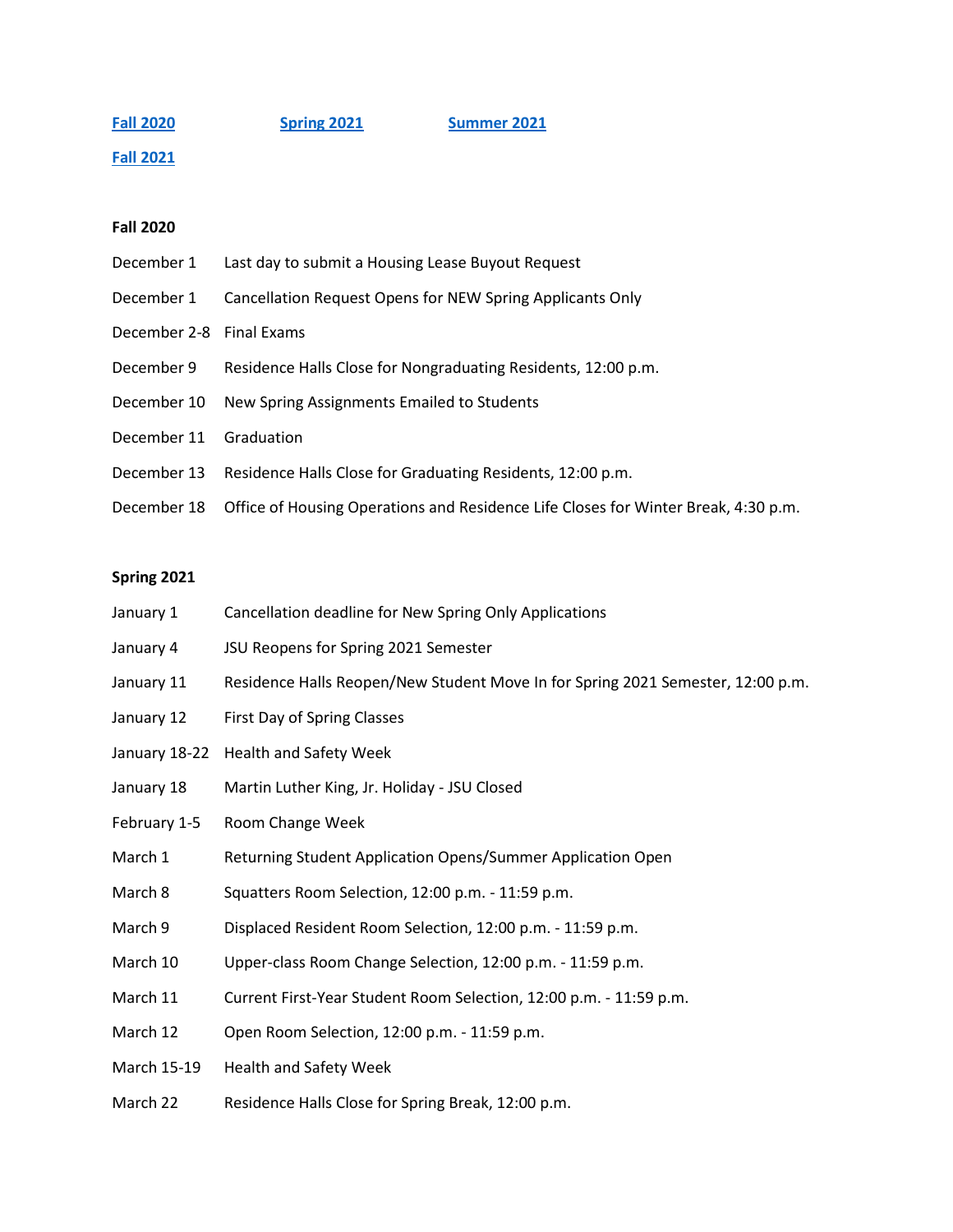- March 22-26 Spring Break, JSU Closed
- March 28 Residence Halls Open from Spring Break, 2:00 p.m.
- April 1 Priority Deadline for NEW Housing Applications/Roommate Request Deadline
- April 12-19 Group 1 New First-Year Student Room Selection
- April 14-21 Group 2 New First-Year Student Room Selection
- April 16-23 Group 3 New First-Year Student Room Selection
- April 28 May 4Final Exams

| May 1   | Cancellation Request Opens for Fall 2021                      |
|---------|---------------------------------------------------------------|
| May 1   | Begin Assignment Process for Unassigned Applicants            |
| May 4   | <b>Returning Student Application Closes</b>                   |
| May 5   | Residence Halls Close for Nongraduating Residents, 12:00 p.m. |
| May 7-8 | Graduation                                                    |
| May 9   | Residence Halls Close for Graduating Residents, 12:00 p.m.    |

## <span id="page-1-0"></span>**Summer 2021**

| May $12$ | Summer Transition - spring residents move into summer assignments at Sparkman Hall,<br>$9:00$ a.m. $-12:00$ p.m. |
|----------|------------------------------------------------------------------------------------------------------------------|
| May 17   | Full Summer/Summer I Term Move In, 9:00 a.m. - 12:00 p.m.                                                        |
| May 18   | Full Summer/Summer I Classes Begin                                                                               |
| May 28   | Four Week June Term Move In, 9:00 a.m. - 12:00 p.m.                                                              |
| May 31   | Memorial Day Holiday, JSU Closed                                                                                 |
| June 1   | Four Week June Term Classes Begin                                                                                |
| June 21  | Final Exams/Move Out for Summer I Only Residents by 10:00 p.m.                                                   |
| June 23  | Summer II Term Move In, 9:00 a.m. - 12:00 p.m.                                                                   |
| June 24  | Summer II Term Classes Begin                                                                                     |
| June 28  | Final Exams/Move Out for Four Week June Only Residents by 10:00 p.m.                                             |
| July 5   | Independence Day Observed, JSU Closed                                                                            |
| July 29  | Final Exams/Move Out for Summer II/Full Summer Term by 10:00 p.m.                                                |
| July 31  | Resident Assistants Move In, 9:00 a.m. - 12:00 p.m.                                                              |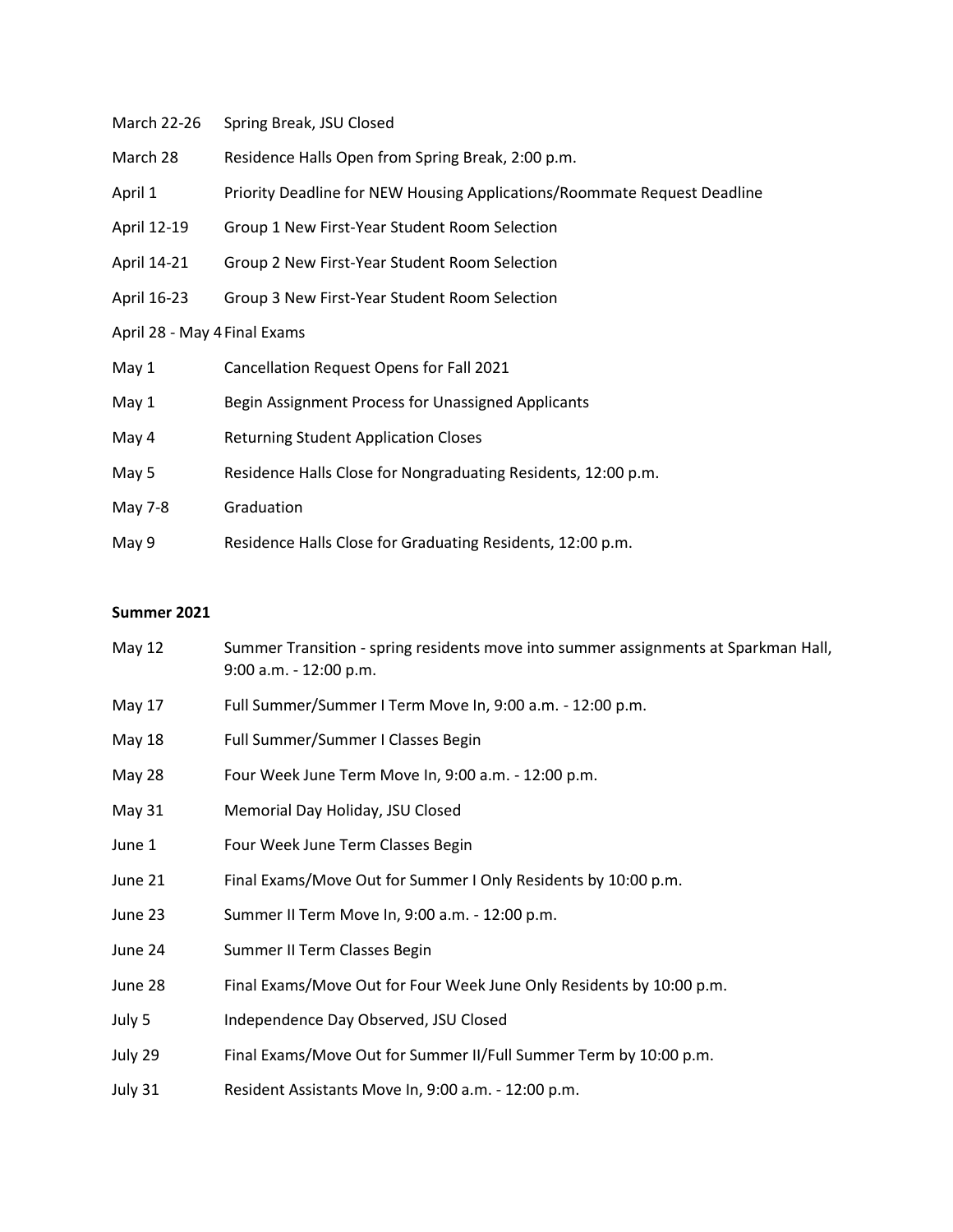August 1 Fall 2021 Cancellation Deadline August 1 Preference Deadline for First Year Live-On Exemption Requests for Fall 2021 August 6 Degree Conferral

## <span id="page-2-0"></span>**Fall 2021**

- August 1 Pi Kappa Phi and Kappa Sigma Fraternity House Members, 9:00 a.m. 12:00 p.m.
- August 2 Cheerleaders, Football, Marching Southerners, Soccer Move In, 9:00 a.m. 12:00 p.m.
- August 6 Sorority Members, Volleyball Move In, 9:00 a.m. 12:00 p.m.
- August 6 Temporary Band Move Out, Dixon, 12:00 p.m.
- August 9 Living-Learning Communities Move In, 9:00 a.m. 12:00 p.m.
- August 10 Potential Sorority Member Move In, 9:00 a.m. 12:00 p.m.
- August 11 Fall Move In: Apartment Area, Daugette, Pointe Buildings 1, 6, 8, 10, 10:00 a.m. 2:00 p.m.
- August 12 Fall Move In: Meehan Floors 2-4, Sparkman Floors B, 1, 2, 8, 9, Pointe Buildings 2, 3, 4, 5, 7, 9, 11, 10:00 a.m. - 2:00 p.m.
- August 13 Fall Move In: Curtiss, Dixon, Logan, 10:00 a.m. 2:00 p.m.
- August 14 Fall Move In: Crow, Fitzpatrick, Meehan Floor 1, Patterson, Sparkman Floors 5, 6, 7, 10:00 a.m. - 2:00 p.m.
- August 18 Classes Begin Late Registration Fee Charged
- August 24 Payment Due Date
- August 24 Last Day to Register or Add a Class
- August 24 Last Day to Drop a Class and Receive a Refund
- August 24 Last Day to Withdraw from All Courses and Receive 100% Refund
- September 6 Labor Day, JSU Closed
- October 1 NEW Fall 2022-Spring 2023 and Spring 2022 Only Applications Open
- October 14 Midterm Grades Due
- November 5 Last Day to Drop a Class or Withdraw
- November 22-26 Thanksgiving Holiday, JSU Closed
- December 1 Last Day of Class
- December 2-8 Final Exams